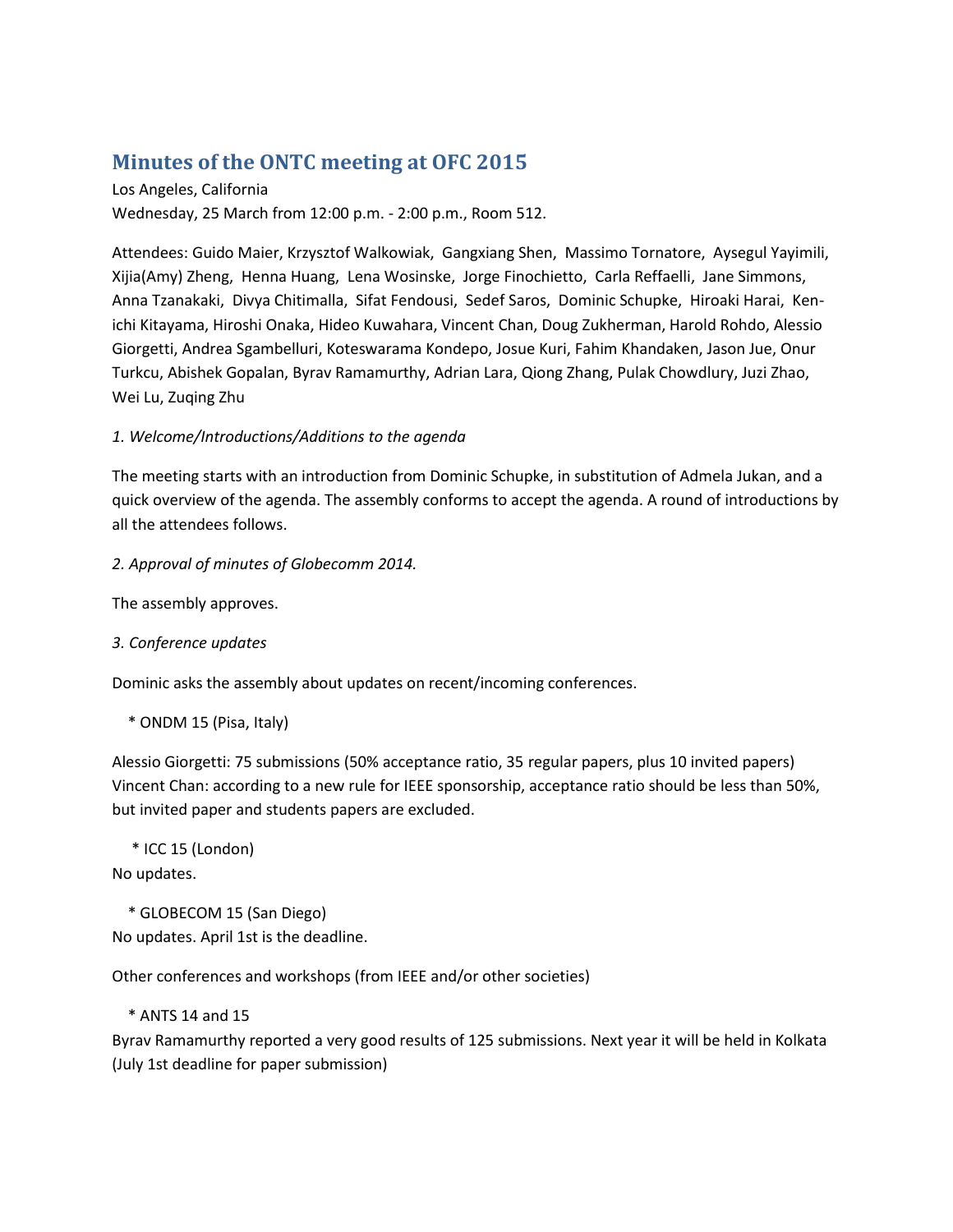#### \* OECC 16

Hiroshi Onaka: overview of call for papers. Currently applying for technical co-sponsorship from Comsoc, IEEE and OSA.

### \*ICTON 15

Lena Wosinska: it will be held in Budapest, and she is currently organizing a workshop on 5G transport.

# \* HPSR 15

Lena Wosinska: To be held in Budapest beginning of July. Deadline extended to the end of the month.

# \* ACP 15

Steven Chen: it will be held in Hong Kong. For further details Steven referred to the website.

# \*DRCN 15

Dominic Schupke: good portion of submitted paper usually deal with optical networking. This year unfortunately there was an overlap with OFC. DRCN was organized in Kansas City in the same days.

Vincent Chan: There is a problem worth discussing about the assignment of best paper awards in ICC and GLobecom (it was apparent in 2014). All the papers are placed in a single rank, and then the best ones across all the symposiums are selected. This mechanism clearly tends to favor wireless papers, as they are supported by a much wider community nowadays. A change in the policy is needed, and, following Vincent's suggestion, the IEEE VP of technical activities has already asked the chairs to avoid this mechanism and go back to a best paper per symposium. *But ONTC needs to be more vocal on this point.*

On a different note, Comsoc has now also organized a best paper award for JOCN. Committee has decided a winner for 2009 to 2014, from next year it will be yearly and advertised in OFC. During the first year the prize has covered a 5 year window, next year the window will cover then 4 years and from then on, it will cover 3 years.

#### 4. Publications - Journals / Update on best paper awards

Vincent Chan reported that IEEE/OSA Journal of Optical Networking and Communication (JOCN) is currently quite healthy on number of submissions. Invited papers from OFC went to less than 20 to 63 (the process of selection has been described). 133 days average reviewing time (more associate editors are being nominated to even decrease such figure).

Byrav Ramamurthy: Some notes on the status of Photonic Network Communication (PNET).

It is important to have such an additional forum for the optical networking community. Submission of good quality papers is encouraged. In 2015 there will be special issues following ANTS 14 and ONDM 14.